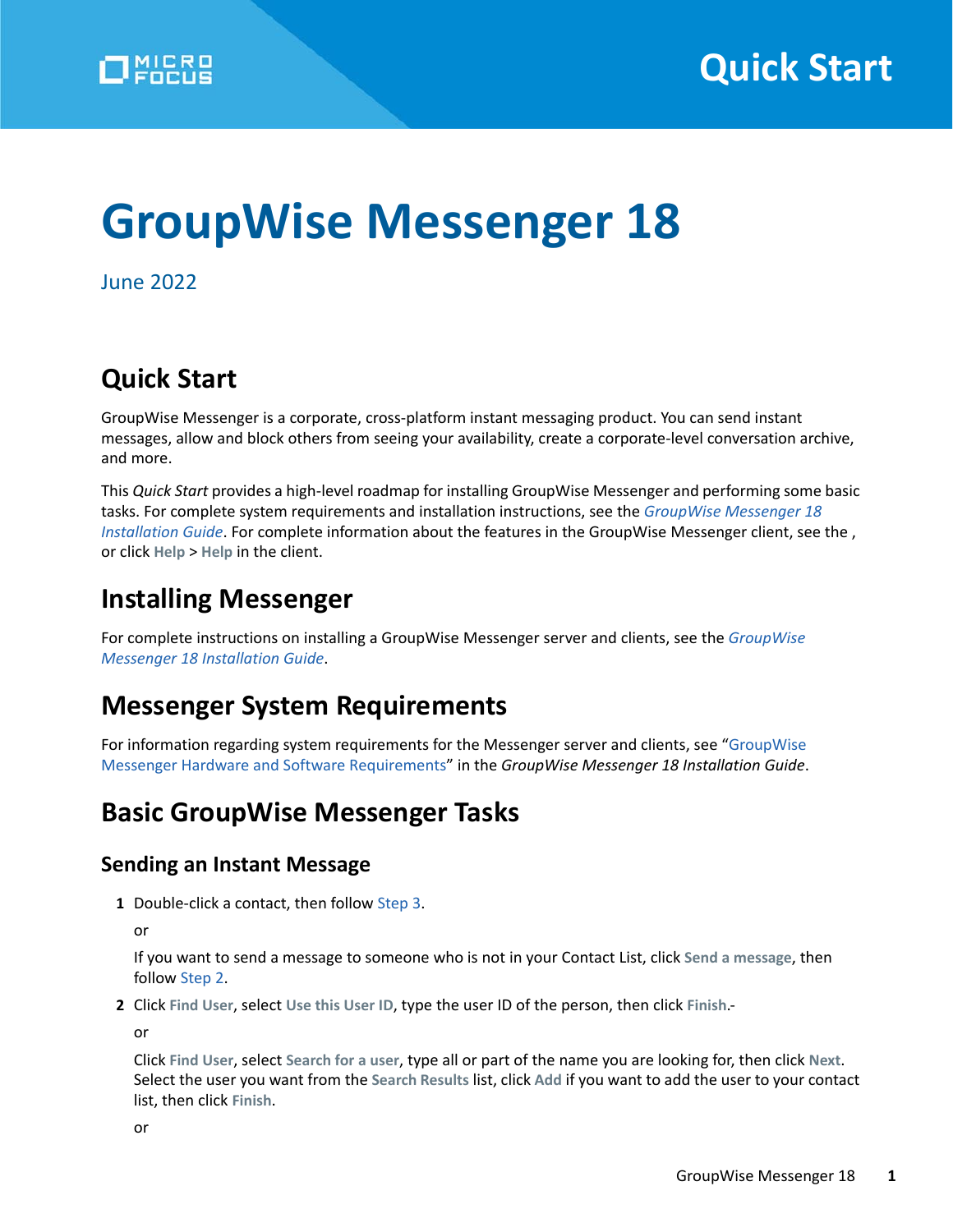Click **Find User**, click **Advanced**, click **begins with**, **contains**, or **equals** from the drop-down list next to a field, type the information you are looking for in the field, then click **Next**. Select the user you want from the **Search Results** list, click **Add** if you want to add the user to your contact list, then click **Finish**.

- <span id="page-1-0"></span>**3** Type your message.
- **4** Click  $\blacksquare$  or press Enter.

#### **Sending an Instant Message from the GroupWise Client**

- **1** Click **File** > **New** > **Instant Message**.
- **2** Click the person you want to send an instant message to.

or

Click the **Find User** button to search for a person who is not in your Contact List.

- **3** Click **OK**.
- **4** Type the message, then click the arrow button or press Enter.

#### **Using Emoticons in Your Message**

**1** In an open conversation, click  $\bigcirc$ , then click the image that conveys your feelings.

or

Type any of the following keystrokes to represent an emoticon:

| <b>Keystrokes</b> | <b>Emoticon</b>                                                                                                  | <b>Meaning</b>   |
|-------------------|------------------------------------------------------------------------------------------------------------------|------------------|
| :) or :-)         | $\bullet$                                                                                                        | Smile            |
| :( or :-(         | $\begin{pmatrix} 0 \\ 0 \\ 0 \end{pmatrix}$                                                                      | Frown            |
| ;) or ;-)         | $\begin{pmatrix} \mathbf{a}_1 \\ \mathbf{b}_2 \end{pmatrix}$                                                     | Wink             |
| :0 or :-0         | $\begin{pmatrix} \widehat{\mathbf{e}} & \widehat{\mathbf{e}} \\ \mathbf{e} & \widehat{\mathbf{e}} \end{pmatrix}$ | Surprised        |
| :@ or :-@         | $\bullet$                                                                                                        | Angry            |
| :/ or :-/         | $\bullet$                                                                                                        | Undecided        |
| :D or :- $D$      | $\bigoplus$                                                                                                      | <b>Big Smile</b> |
| :'( or :'-(       | $\mathbb{R}$                                                                                                     | Crying           |
| O:) or O:-)       | $\bullet$                                                                                                        | Innocent         |
| :[ or :-[         | $\begin{pmatrix} 1 \\ -1 \end{pmatrix}$                                                                          | Embarrassed      |
| : $X$ or :- $X$   | $\mathbf{R}$                                                                                                     | Lips Are Sealed  |
| $:!$ or $:!$      | $\bullet$                                                                                                        | Foot in Mouth    |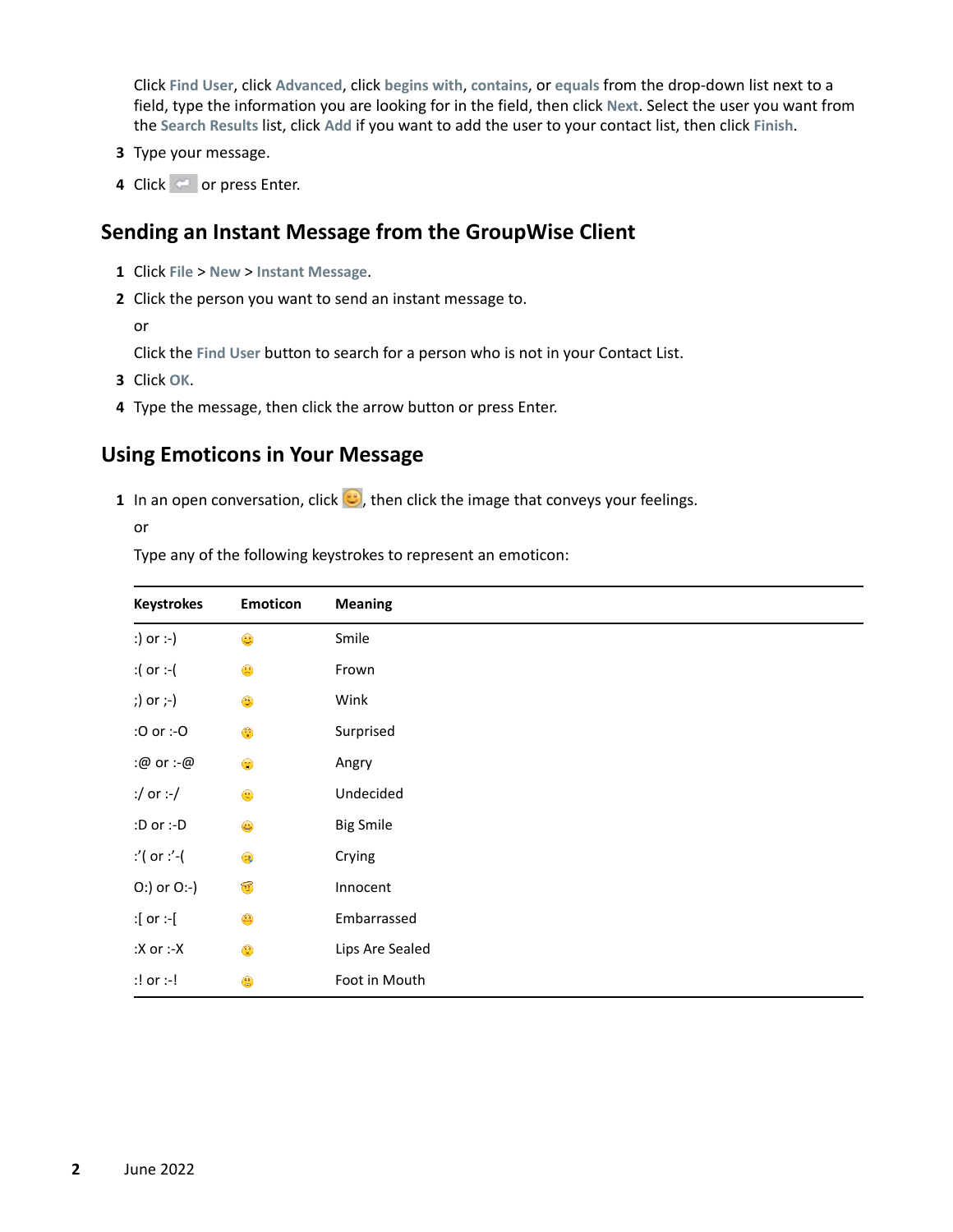When you use the keystrokes rather than selecting the image, the emoticon image appears when you press Enter to send your message. To remind yourself of the keystrokes when typing a message, click **Edit** > **Emoticons**.

If you do not want the keystrokes to be converted into images, click **Tools** > **Options**, then deselect **Use graphical emoticons**. This setting prevents the typed character sequences from being converted into images.

### **Adding a Contact**

- **1** Click **Add a Contact**.
- **2** Type part or all of the name of the person you want to add, click **Next**, click the name in the **Search Results** list, then click **Add**.

or

Select **Use this User ID** and type the user ID of the person, then click **Add**.

or

Click **Advanced**, click **begins with**, **contains**, or **equals** from the drop-down list next to a field, type the information you are looking for in the field, then click **Next**. Select the user you want from the **Search Results** list, then click **Add**.

#### **Holding a Group Conversation**

You can hold instant messaging conversations with more than one user. Start a conversation with one user, then invite additional users to join.

- **1** Double-click a user in your Contact List.
- **2** Click the Expand arrow next to the user's name with whom you are having a conversation.
- **3** Click **Invite others**.
- **4** Click a user (or Ctrl+click multiple users) in your Contact List, then click **OK**.

You can also Ctrl+click multiple users in your Contact List and press Enter to begin a group conversation.

Each user who is invited to the conversation receives a prompt to join the conversation.

If you cannot see the list of participants in this conversation, click  $\gg$  to open the Control Panel.

After a user accepts the invitation to join the conversation, he or she can send messages to the other participants. A user cannot see any messages that were sent before he or she joined the conversation, or after he or she leaves the conversation.

#### **Changing Your Status**

- **1** Click the **status bar** (where your name appears under the menu bar).
- **2** Click the status you want other users to see next to your name in their Contact Lists.
	- $\cdot$  Online
	- $\cdot$  Busy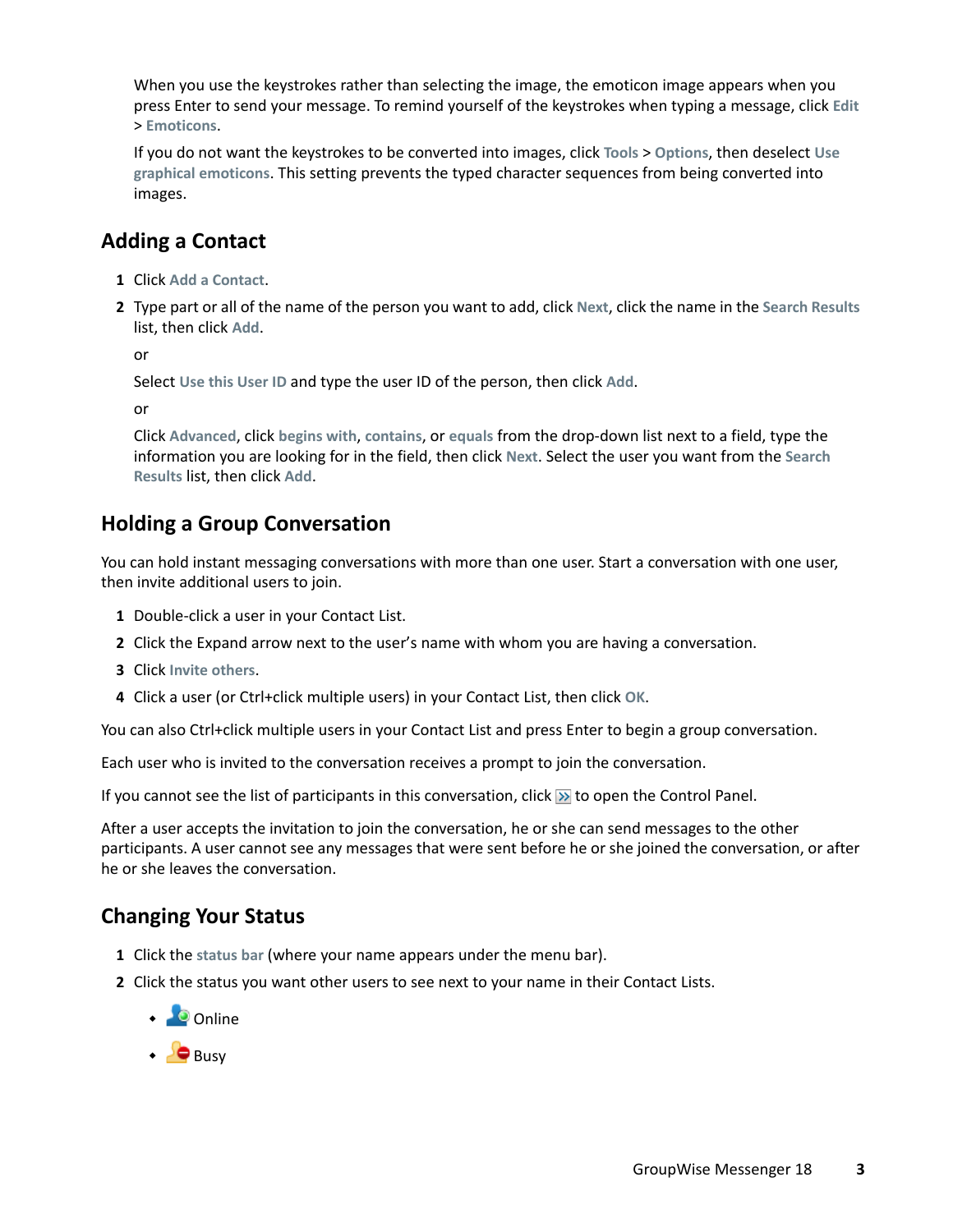- $\cdot$   $\circ$  Awav
- + <u>A</u> Appear Offline

You can also right-click the  $\heartsuit$  Novell Messenger icon in the notification area (Windows and Linux only), click **Status**, then click a status.

#### **Creating a Chat Room**

You can create a chat room only if the administrator has granted you access to create chat rooms. The default access does not allow you to create a chat room.

- **1** Click **Tools** > **Chat Rooms**, then click **Create**.
- **2** (Optional) Select the owner of the chat room.

By default, the owner is the user who is creating the chat room.

- **3** Type the chat room name.
- **4** (Optional) Type a description and welcome message for the chat room.
- **5** (Optional) Select the maximum number of participants.

The default number of participants is 50 and 500 is the maximum number for any chat room.

- **6** (Optional) Select if you want to archive the chat room.
- **7** (Optional) Select if you want the chat room to be searchable.
- **8** (Optional) Click the **Access** tab, then select the access rights for all users or a particular user.
- **9** Click **OK** to create the chat room.

#### **Sending a Broadcast Message to Selected Users**

**1** Right-click a contact and click **Send Broadcast**, then continue with [Step 3.](#page-3-0)

or

If you want to send a broadcast to someone who is not in your Contact List, click **Send a broadcast**, then continue with [Step 2.](#page-3-1)

<span id="page-3-1"></span>**2** Click **Find User**, select **Use this User ID**, type the user ID of the person, then click **Add**.

or

Click **Find User**, select **Search for a user**, type all or part of the name you are looking for, then click **Next**. Select the user you want from the **Search Results** list, click **Add to my Contact List** if desired, then click **Finish**.

or

Click **Find User**, click **Advanced**, click **begins with**, **contains**, or **equals** from the drop-down list next to a field, type the information you are looking for in the field, then click Next. Select the user you want from the **Search Results** list, click **Add to my Contact List** if desired, then click **Finish**.

- <span id="page-3-0"></span>**3** Type your broadcast message.
- **4** Click  $\blacksquare$  or press Enter.